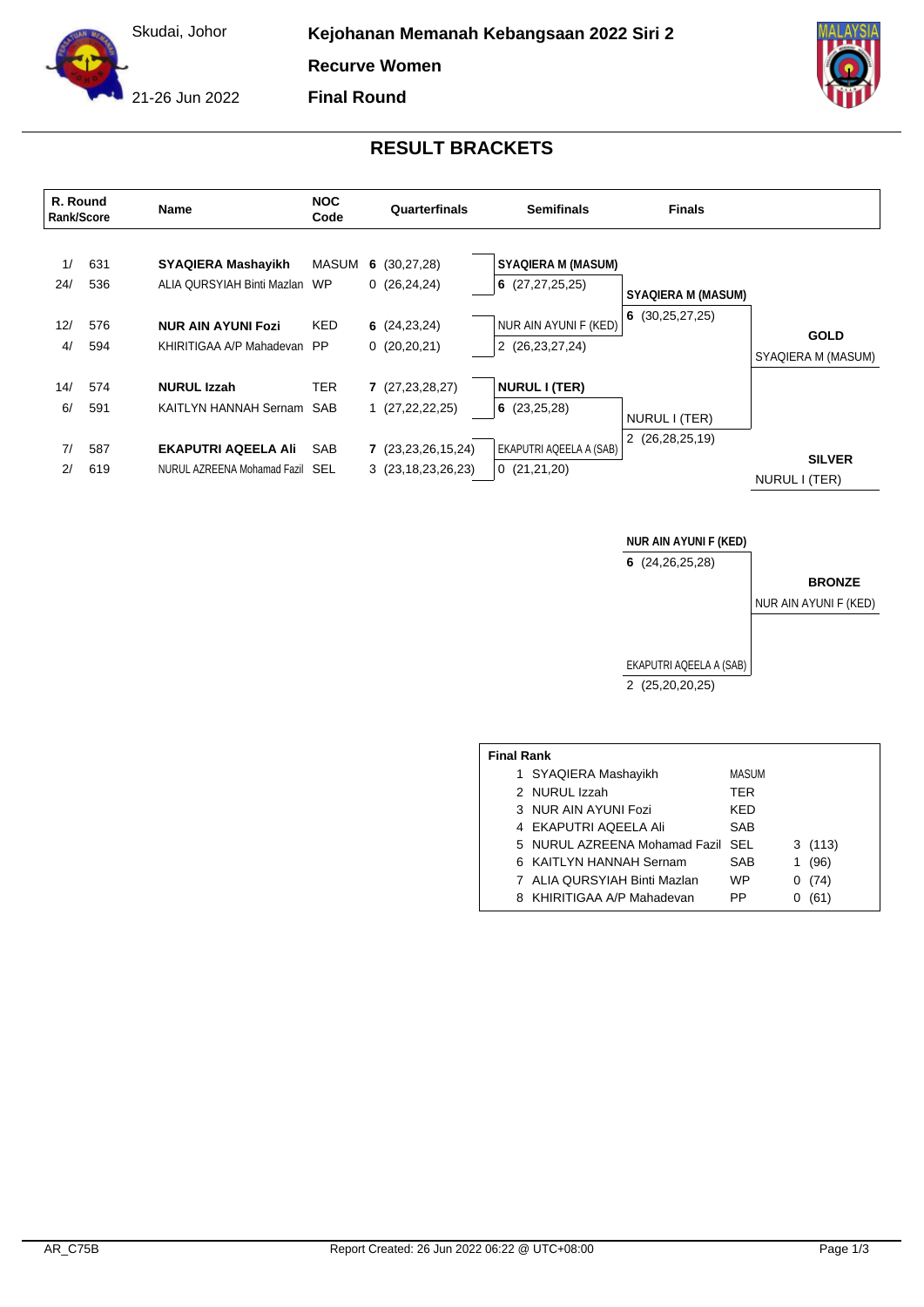

**Elimination Round**



## **RESULT BRACKETS**

|            | R. Round<br>Rank/Score | Name                                                                         | <b>NOC</b><br>Code | 1/32<br>Elimin. Round           | 1/16<br>Elimin. Round                                  | 1/8<br>Elimin. Round                      | Quarterfinals                                 |
|------------|------------------------|------------------------------------------------------------------------------|--------------------|---------------------------------|--------------------------------------------------------|-------------------------------------------|-----------------------------------------------|
| 1/         | 631                    | <b>SYAQIERA Mashayikh</b>                                                    | <b>MASUM</b>       |                                 | <b>SYAQIERA M (MASUM)</b>                              |                                           |                                               |
|            |                        | -Bye-                                                                        |                    |                                 | 6(24, 27, 25)                                          |                                           |                                               |
|            |                        |                                                                              |                    |                                 |                                                        | <b>SYAQIERA M (MASUM)</b>                 |                                               |
| 33/        | 515                    | HANA' KAMALIA Mohd Kamal PRK                                                 |                    | 2(0,0,0,0)                      | NUR SAFIYYAH Z (PRK)                                   | 6 (29,27,24,29)                           |                                               |
| 32/        | 517                    | <b>NUR SAFIYYAH Zaini</b>                                                    | <b>PRK</b>         | 6 $(0,0,0,0)$                   | 0(17,20,21)                                            |                                           |                                               |
|            |                        |                                                                              |                    |                                 |                                                        |                                           | <b>SYAQIERA M (MASUM)</b><br>6 $(30, 27, 28)$ |
| 17/        | 557                    | NURUL HASYA HURIN Norherman PRK                                              |                    | 7(22,26,22,24)                  | NURUL HASYA HURIN N (PRK)                              |                                           |                                               |
| 48/        | 429                    | NUR AINA YASMIN Binti Yaahazan ATM                                           |                    | 1(22,24,17,18)                  | 0(23,23,21)                                            | NURUL SYAZWI LIYANA M (TER)               |                                               |
|            |                        |                                                                              |                    |                                 |                                                        | 2 (25,27,24,28)                           |                                               |
| 49/<br>16/ | 424<br>568             | NUR RAFIQA IZZANI Zaidi PAH<br>NURUL SYAZWI LIYANA Mahari TER                |                    | 0(20,20,19)<br>6 $(26, 25, 25)$ | <b>NURUL SYAZWI LIYANA M (TER)</b><br>6 $(24, 28, 26)$ |                                           |                                               |
|            |                        |                                                                              |                    |                                 |                                                        |                                           |                                               |
| 9/         | 581                    | ARIANA NUR DANIA Mohamad Zairi WP                                            |                    | 6 $(23, 26, 25)$                | ARIANA NUR DANIA MZ (WP)                               |                                           |                                               |
| 56/        | 300                    | NOR HANISAH HUSNA binti Abdul Rasid PAH                                      |                    | 0(21, 15, 7)                    | 2 (26,26,26,23)                                        |                                           |                                               |
|            |                        |                                                                              |                    |                                 |                                                        | ALIA QURSYIAH BM (WP)                     |                                               |
| 41/        | 476                    | WAN NORFADILAH Binti Wan Zulkifli ATM                                        |                    | 2 (19,15,24,22)                 | ALIA QURSYIAH BM (WP)                                  | 6 $(25, 24, 24, 24, 26)$                  |                                               |
| 24/        | 536                    | <b>ALIA QURSYIAH Binti Mazlan WP</b>                                         |                    | 6(20, 25, 23, 23)               | 6(25,27,29,26)                                         |                                           | ALIA QURSYIAH BM (WP)                         |
|            |                        |                                                                              |                    |                                 |                                                        |                                           | 0(26, 24, 24)                                 |
| 25/        | 536                    | <b>CLARA LEE Rou Yue</b>                                                     | <b>PP</b>          | 6 $(0,0,0,0)$                   | <b>CLARA LEE RY (PP)</b>                               |                                           |                                               |
| 40/        | 477                    | AINA ALESHA Binti Abdul Aziz MEL                                             |                    | 2(0,0,0,0)                      | 6(26, 23, 23, 28, 24)                                  | CLARA LEE RY (PP)                         |                                               |
|            |                        | -Bye-                                                                        |                    |                                 | AYU IZZWANY J (JOH)                                    | 4 (18,26,25,21,25)                        |                                               |
| 8/         | 586                    | <b>AYU IZZWANY Jesny</b>                                                     | <b>HOL</b>         |                                 | 4 (23, 28, 24, 23, 22)                                 |                                           |                                               |
|            |                        |                                                                              |                    |                                 |                                                        |                                           |                                               |
| 5/         | 592                    | NUR RAFIQA IZZLYN Zaidi PAH                                                  |                    |                                 | NUR RAFIQA IZZLYN Z (PAH)                              |                                           |                                               |
|            |                        | -Bye-                                                                        |                    |                                 | 4 (27,24,26,24,24)                                     |                                           |                                               |
|            |                        |                                                                              |                    |                                 |                                                        | NUR ELEYN NATASHA MR (PER)<br>0(16,25,23) |                                               |
| 37/        | 505                    | NUR I'ZAAZ AFIQAH Mohamad Nadzri PRK                                         |                    | 0(21, 19, 20)                   | <b>NUR ELEYN NATASHA MR (PER)</b>                      |                                           |                                               |
| 28/        | 530                    | NUR ELEYN NATASHA Mohammad Razi PER                                          |                    | 6(26, 27, 25)                   | 6 $(28, 25, 21, 19, 27)$                               |                                           | <b>NUR AIN AYUNI F (KED)</b>                  |
|            |                        |                                                                              |                    |                                 |                                                        |                                           | 6(24,23,24)                                   |
| 21/<br>44/ | 543<br>461             | <b>FATIN NURHANNAH Rasheedy WP</b><br>SHARIFAH AMINI NADHIRAH Syed Izuan TER |                    | 6 $(24, 28, 27)$<br>0(22,21,24) | FATIN NURHANNAH R (WP)<br>4 (24, 24, 25, 24, 25)       |                                           |                                               |
|            |                        |                                                                              |                    |                                 |                                                        | <b>NUR AIN AYUNI F (KED)</b>              |                                               |
| 53/        | 373                    | <b>HUMAIRA Suhaimi</b>                                                       | PAH                | 0(14, 18, 19)                   | <b>NUR AIN AYUNI F (KED)</b>                           | 6(19,27,26)                               |                                               |
| 12/        | 576                    | <b>NUR AIN AYUNI Fozi</b>                                                    | KED                | 6 $(25, 23, 28)$                | 6(25,22,20,27,27)                                      |                                           |                                               |
|            |                        |                                                                              |                    |                                 |                                                        |                                           |                                               |
| 13/        | 576                    | NUR IEKA HARIESYA Binti Zainal Habsahli PRK                                  |                    | 6 $(0,0,0)$                     | NUR IEKA HARIESYA BZH (PRK)                            |                                           |                                               |
| 52/        | 392                    | NURUL AFIQAH Samsulkahar MEL                                                 |                    | 0(0,0,0)                        | 0(18,24,22)                                            | CARMEN LEE RX (PP)                        |                                               |
|            |                        |                                                                              |                    |                                 |                                                        | 0(20,17,20)                               |                                               |
| 45/        | 451                    | NUR AMIELYA Rosani                                                           | TER                | 3 (25,22,14,22,15)              | <b>CARMEN LEE RX (PP)</b>                              |                                           |                                               |
| 20/        | 545                    | <b>CARMEN LEE Rou Xuan PP</b>                                                |                    | 7 (20,23,24,22,24)              | 6(19,30,23)                                            |                                           | KHIRITIGAA AM (PP)                            |
| 29/        | 526                    | JESLYNN KAUR Rajinder Singh WP                                               |                    | 2 (21,24,22,16)                 | TUN IZZAH AFIFAH BMJ (NS)                              |                                           | 0(20,20,21)                                   |
| 36/        | 507                    | TUN IZZAH AFIFAH Bt Mohd Jamil NS                                            |                    | 6(23,25,21,25)                  | 0(18,24,21)                                            |                                           |                                               |
|            |                        |                                                                              |                    |                                 |                                                        | <b>KHIRITIGAA AM (PP)</b>                 |                                               |
|            |                        | -Bye-                                                                        |                    |                                 | <b>KHIRITIGAA AM (PP)</b>                              | 6 $(24, 25, 25)$                          |                                               |
| 4/         | 594                    | KHIRITIGAA A/P Mahadevan PP                                                  |                    |                                 | 6 $(19, 27, 25)$                                       |                                           |                                               |
|            |                        |                                                                              |                    |                                 |                                                        |                                           |                                               |